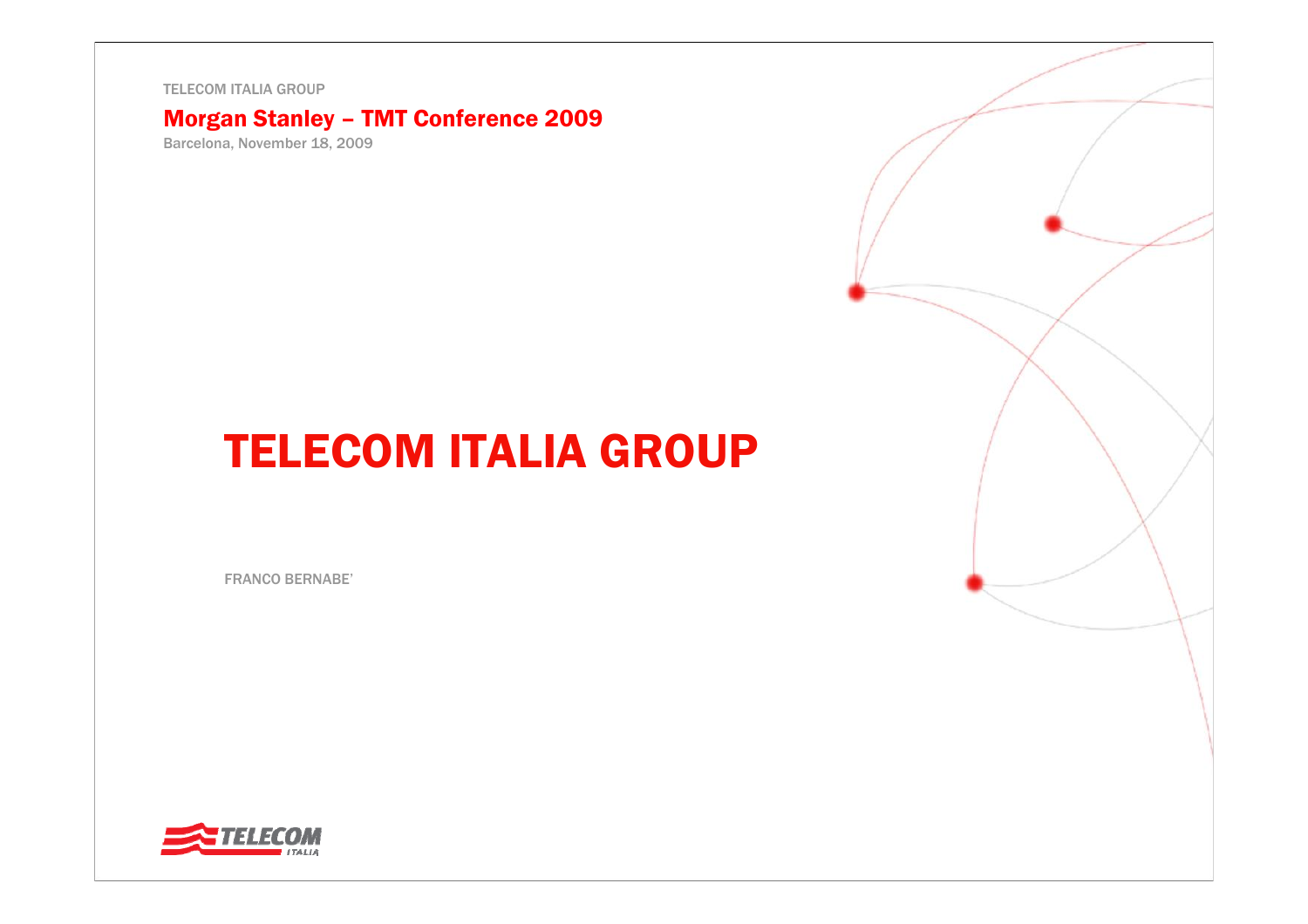### Safe Harbour

These presentations contain statements that constitute forward-looking statements within the meaning of the Private Securities Litigation Reform Act of 1995. These statements appear in a number of places in this presentation and include statements regarding the intent, belief or current expectations of the customer base, estimates regarding future growth in the different business lines and the global business, market share, financial results and other aspects of the activities and situation relating to the Company.

Such forward looking statements are not guarantees of future performance and involve risks and uncertainties, and actual results may differ materially from those in the forward looking statements as a result of various factors.

Analysts are cautioned not to place undue reliance on those forward looking statements, which speak only as of the date of this presentation. Telecom Italia Spa undertakes no obligation to release publicly the results of any revisions to these forward looking statements which may be made to reflect events and circumstances after the date of this presentation, including, without limitation, changes in Telecom Italia Spa business or acquisition strategy or to reflect the occurrence of unanticipated events. Analysts and investors are encouraged to consult the Company's Annual Report on Form 20-F as well as periodic filings made on Form 6-K, which are on file with the United States Securities and Exchange Commission.

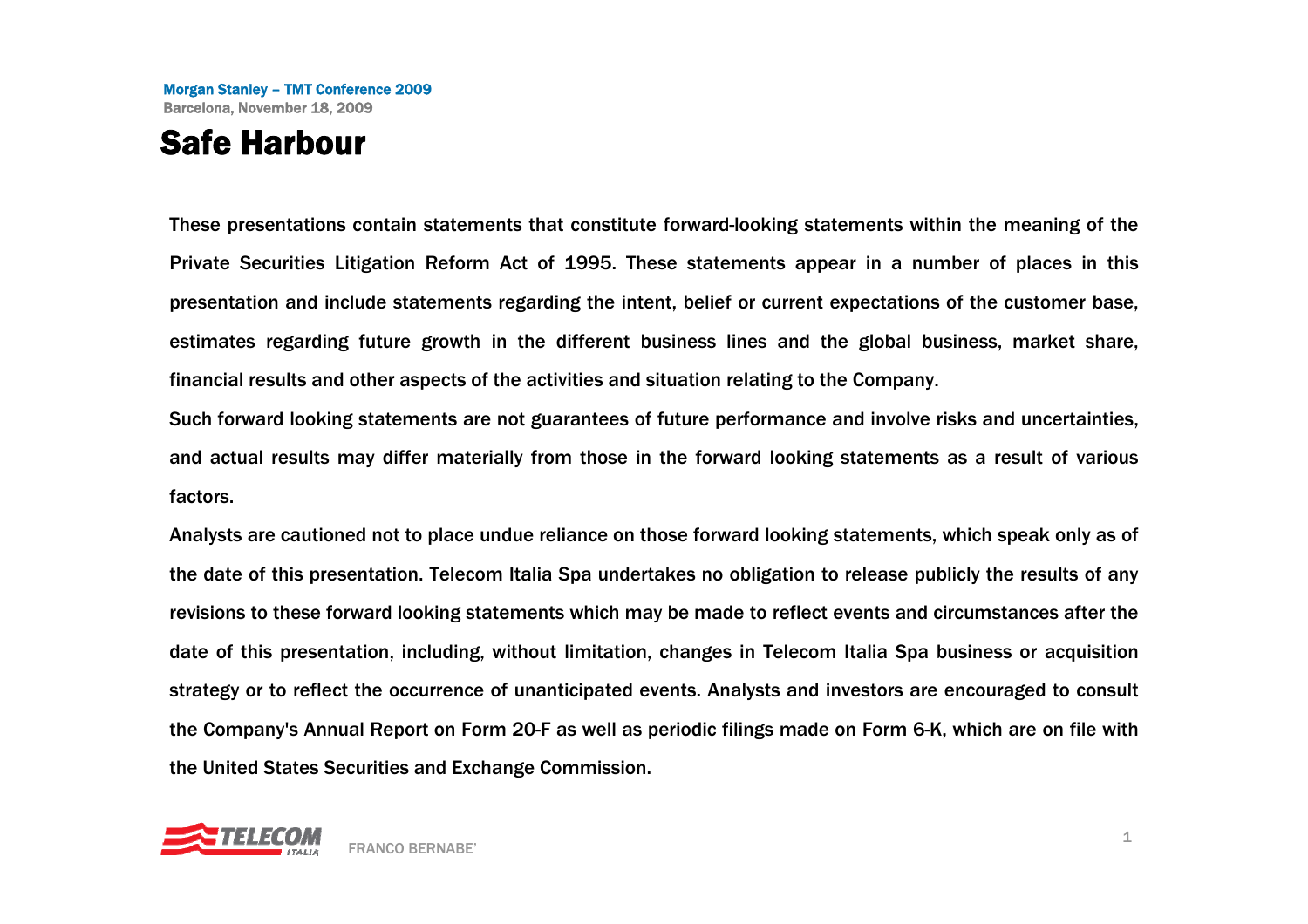### Agenda

- ▶ TI Group Main Achievements
- ▶ Domestic Business
- ▶ TIM Brasil
- ▶ Focus on Financial Discipline
- ▶ Wrap Up

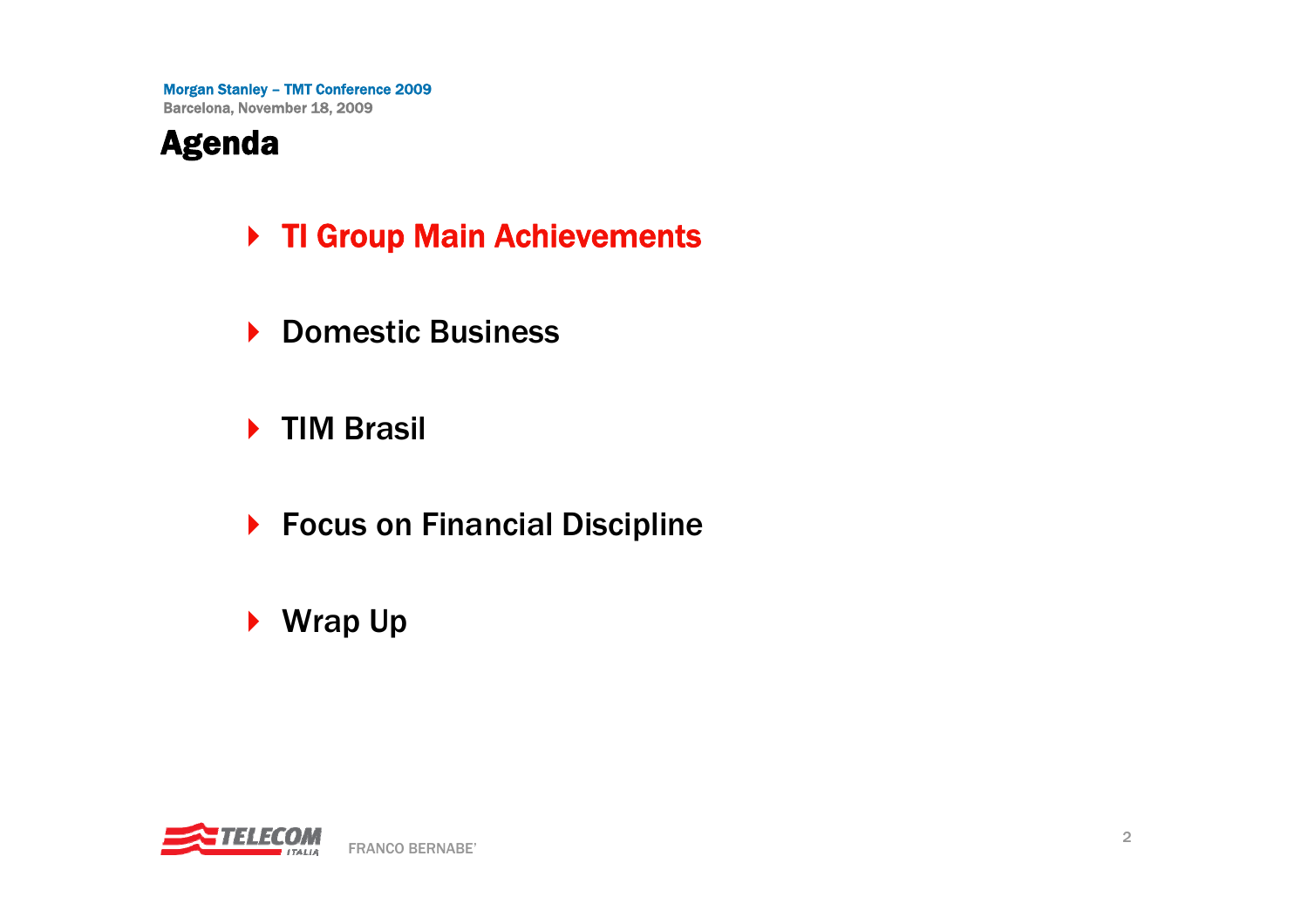Barcelona, November 18, 2009

# TI Group 9M 09 Progress Report



*Figures considering HanseNet classified as Discontinued Operations*

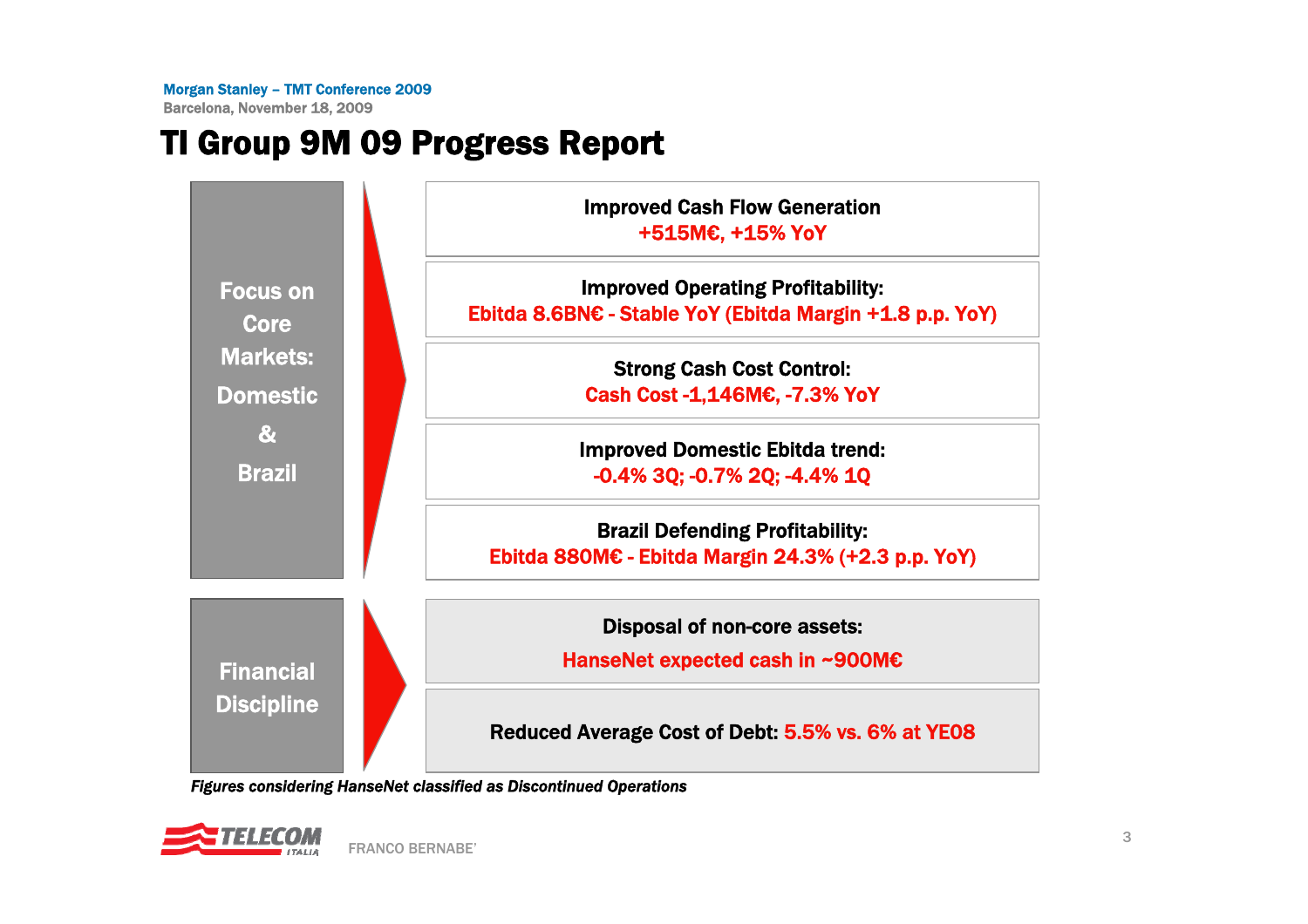# TI Group Improved Profitability: Organic Results vs. 2008



Figures considering HanseNet classified as Discontinued Operations; Restated Figures include HanseNet consolidated line by line



42.0%

3,063

2,912

2,835

7,038

7,160

6,793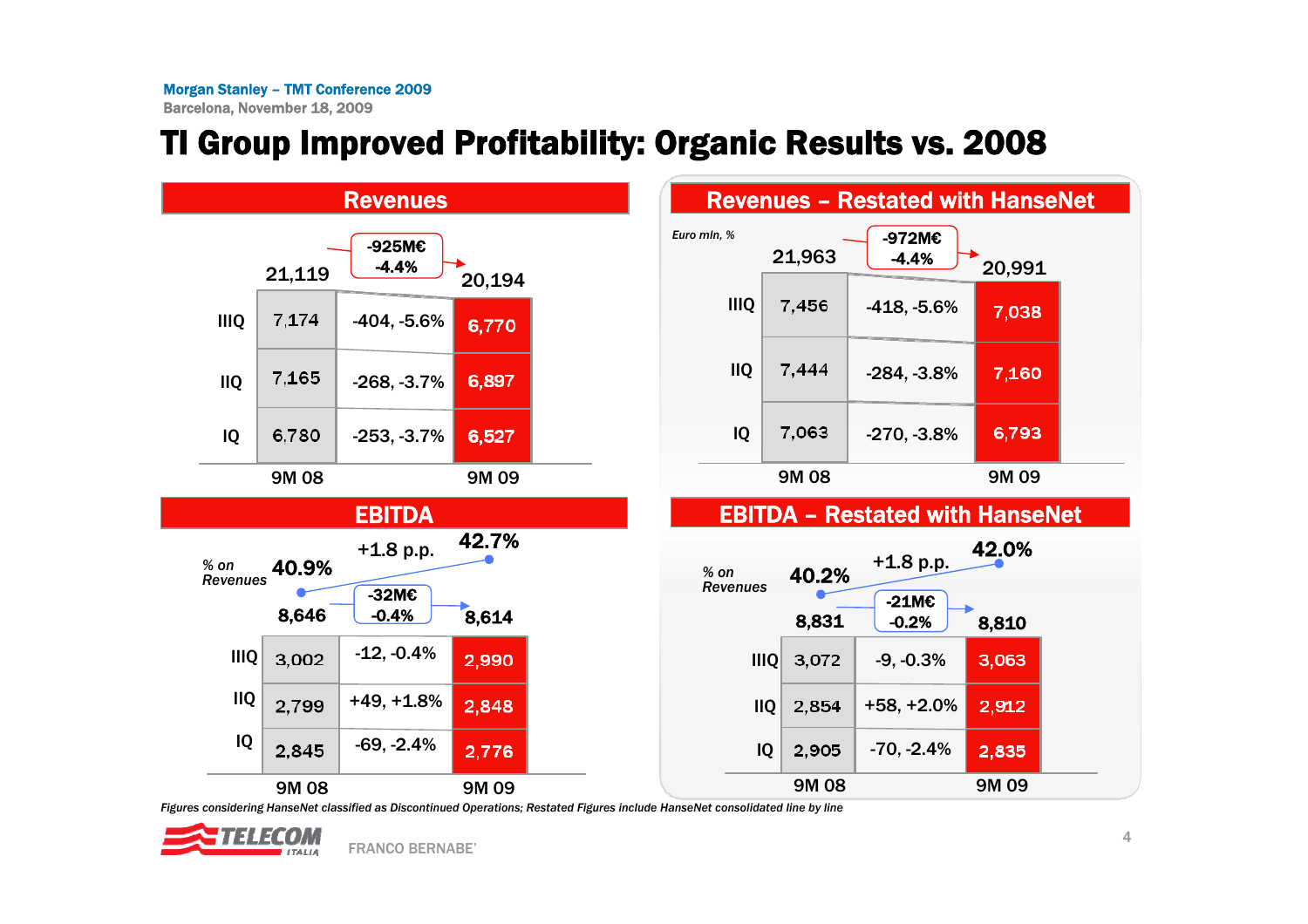### Agenda

- ▶ TI Group Main Achievements
- **▶ Domestic Business**
- ▶ TIM Brasil
- ▶ Focus on Financial Discipline
- ▶ Wrap Up

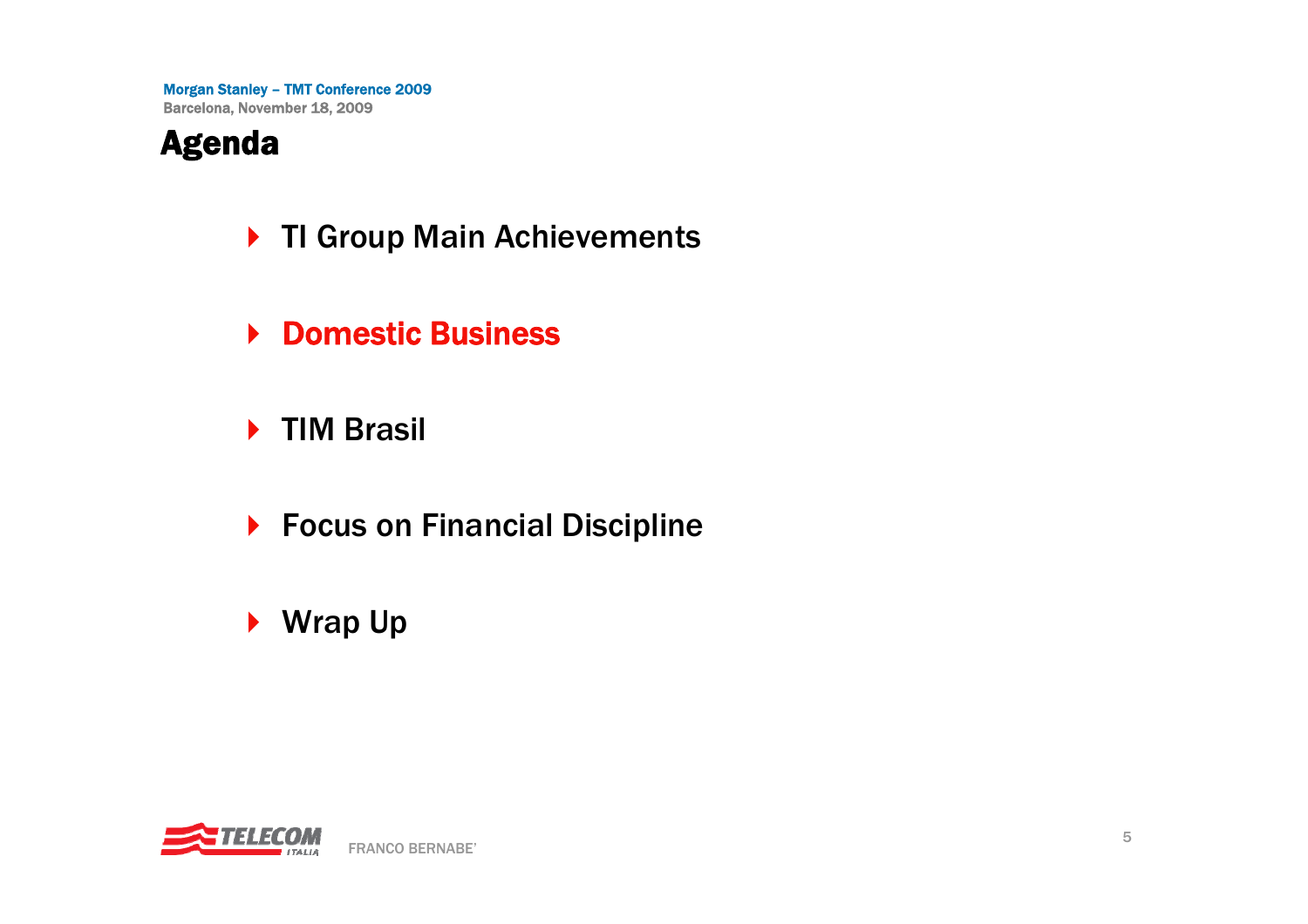Barcelona, November 18, 2009

# Domestic – Steady Cost Control Offsetting Revenue Decline

*Euro mln, Organic data, %*



### EBITDA

| $%$ on<br><b>Revenues</b> | 46.1% | $+1.7$ p.p.                | 47.8% |  |
|---------------------------|-------|----------------------------|-------|--|
|                           | 7,913 | $-145M\epsilon$<br>$-1.8%$ | 7,768 |  |
| <b>IIIQ</b>               | 2,687 | $-11, -0.4%$               | 2,676 |  |
| <b>IIQ</b>                | 2,568 | $-18, -0.7%$               | 2,550 |  |
| IQ                        | 2,658 | $-116, -4.4%$              | 2,542 |  |
|                           |       |                            |       |  |

9M 08



### **Key Highlights**

### **Fixed business:**

▶ stable retail service revs\* (down 5% in 3Q09, in line with 2Q09) with strong growth from BB and ICT services.

small decline of total revenues performance vs. 2Q09 due to lower equipment sales in the business segment and lower contribution of wholesale

### **Mobile business:**

▶ Decline of service revenues trend reflecting impact of repricing in 3Q08

- ▶ Strong push on mobile BB reflected into strong pickup of browsing revs
- ▶ 9M 09 EBITDA trend confirms outperforming EBITDA guidance for 2009 (9.9-10 bln euro, down YoY -3/4%)
- ▶ EBITDA margin reached 50% in 3Q09 confirms TI as the industry benchmark for profitability.
- ▶ Effective & selective action on OPEX base



*<sup>\*</sup> Wireline service revenues net of wholesale revs (both national & intl)*

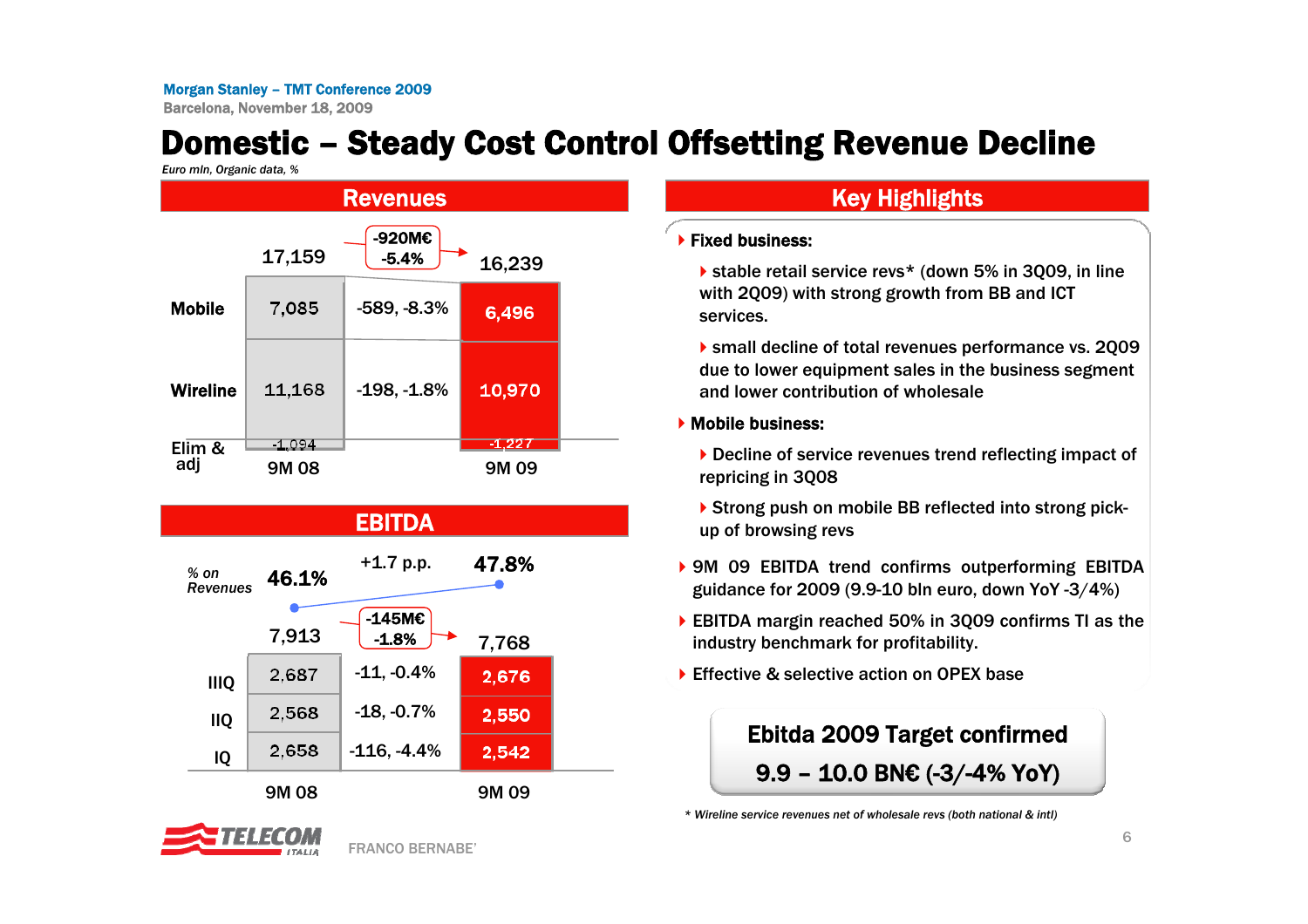Barcelona, November 18, 2009

### Domestic Efficiency on Track



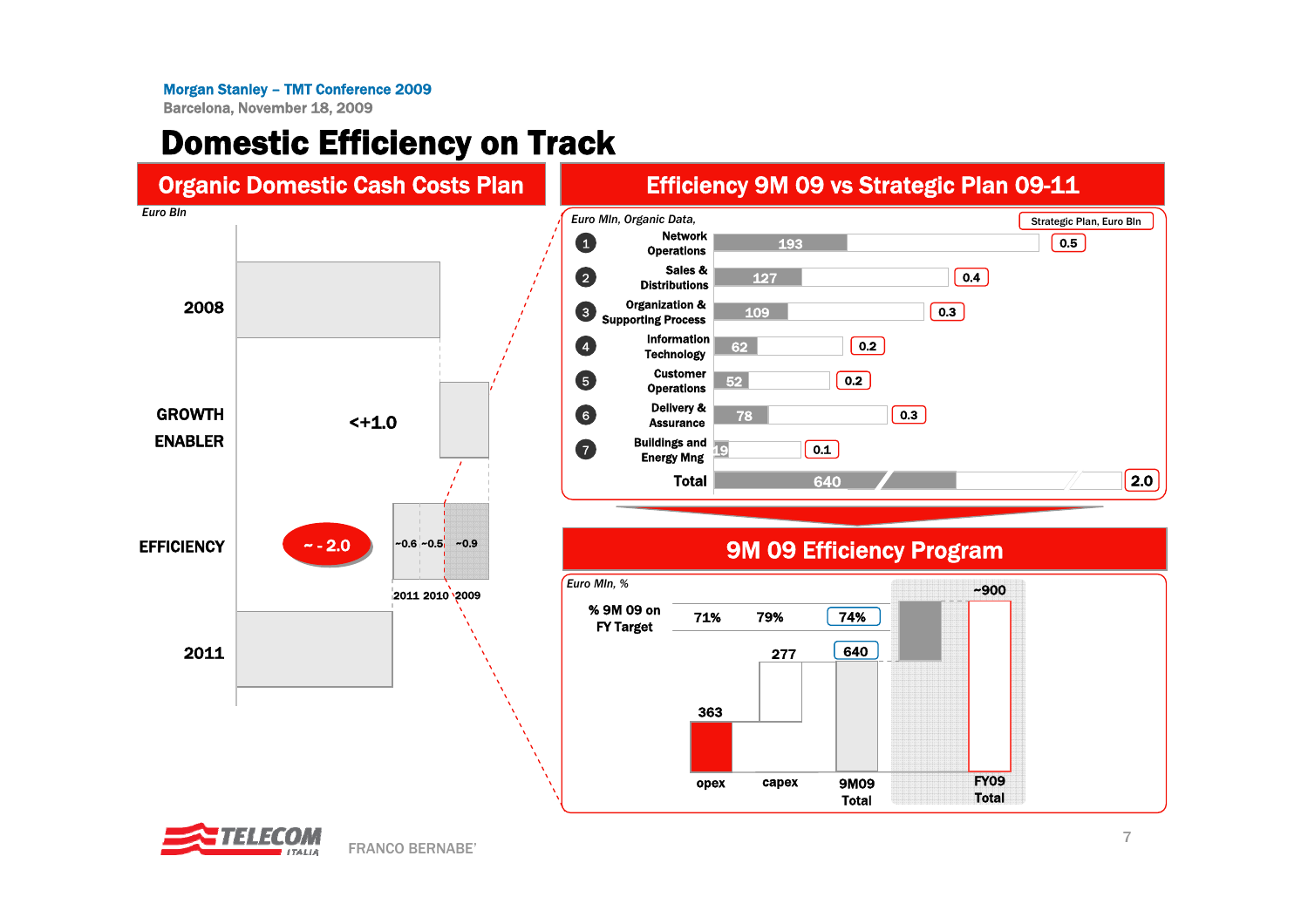# Domestic Fixed - TI Access & Broadband Performance

*'000 access*

|                          |             |        |             |             | <b>Telecom Italia Retail Access Evolution &amp; Line Losses</b> | <b>Key Highlights</b>                                                                        |
|--------------------------|-------------|--------|-------------|-------------|-----------------------------------------------------------------|----------------------------------------------------------------------------------------------|
| 000'<br><b>TI Access</b> | 17,776      | 17,352 | 16,972      | 16,621      | 16,358                                                          | Lowest line losses level since third quarter<br>2007 through successful retention activities |
|                          | 3008        | 4Q08   | <b>1009</b> | <b>2009</b> | 3009                                                            |                                                                                              |
| <b>000</b>               | <b>3008</b> | 4Q08   | <b>1009</b> | <b>2009</b> | 3Q09                                                            | ▶ Competitors<br>increasingly<br>relying<br>on.<br>wholesale product such as Wholesale Line  |
| Line losses              | $-355$      | $-424$ | $-380$      | $-351$      | $-263$                                                          | <b>Rental and Naked</b>                                                                      |



### **Key Highlights**

Strong commercial push with the continued uptake of Alice Casa (around 490K customers) and the launch of Alice Day, the new pay-asyou go offer

▶ Successful advertising campaign with a high popularity rating

▶ Confirm high single digit BB service revenues growth

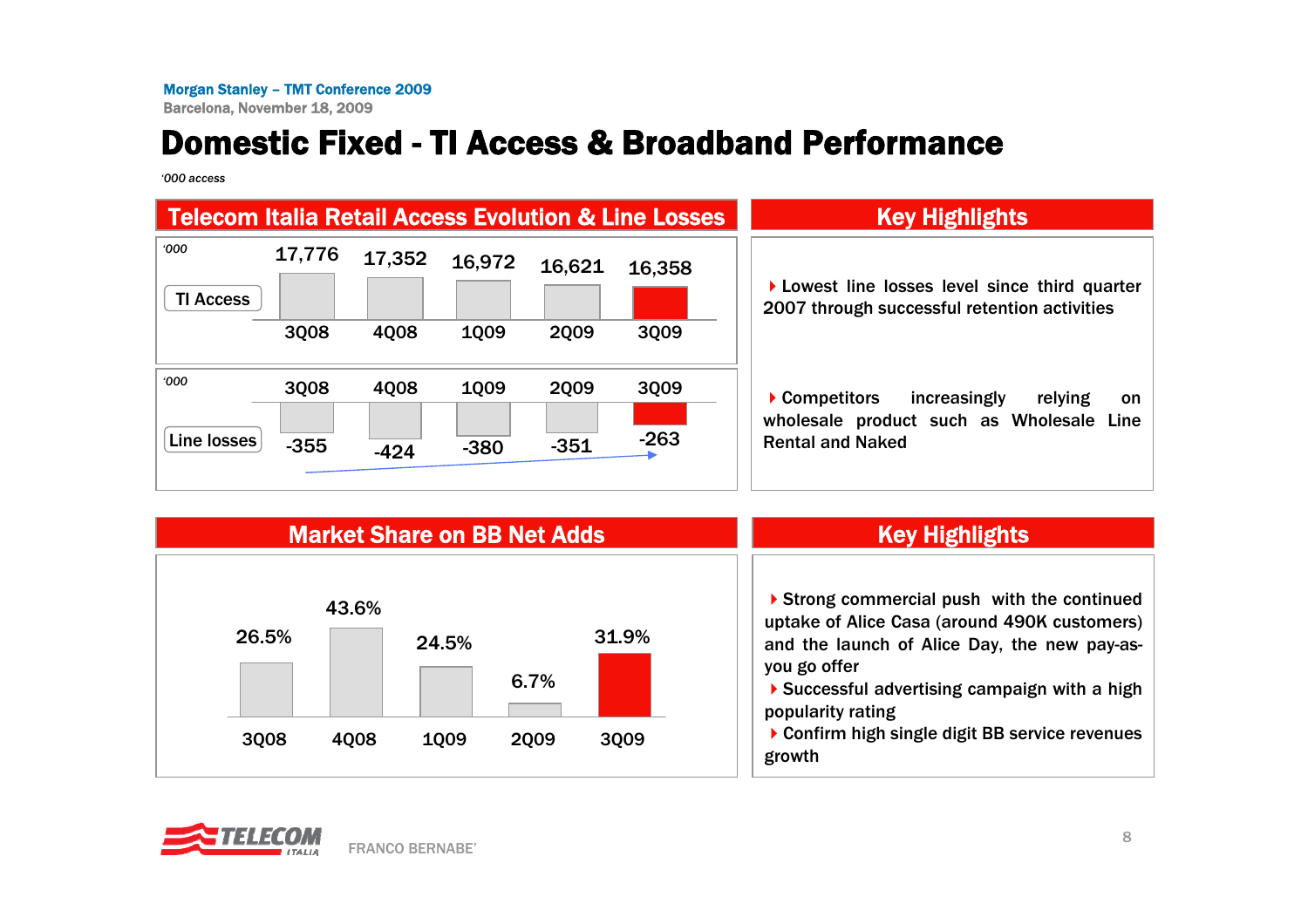Barcelona, November 18, 2009

### Domestic Mobile Revenues



*(\*) Incoming, Visiting and Other Revenues*



FRANCO BERNABE'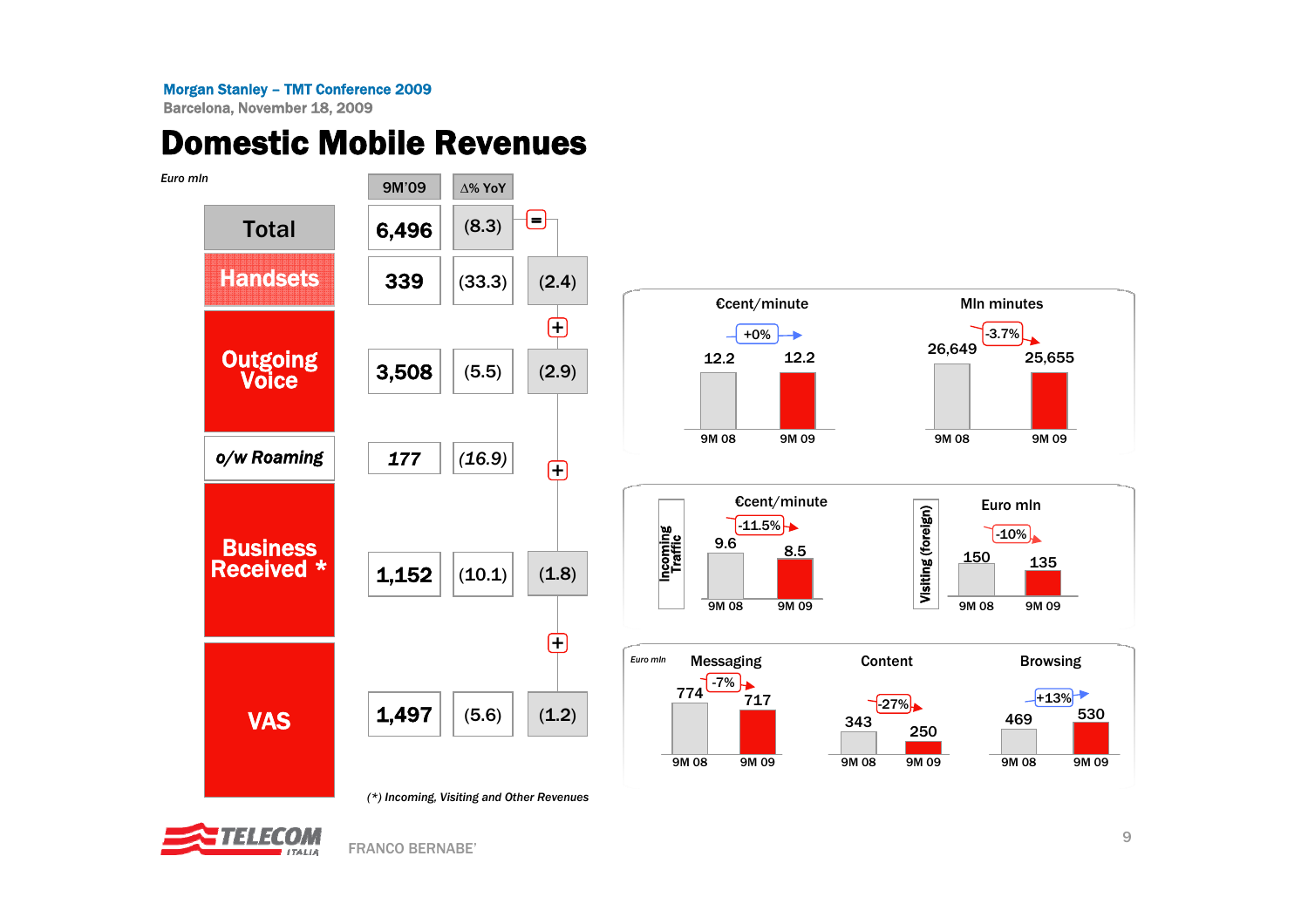### A Rationalized Handsets Strategy



*Source: GFK*



*€/Handset*



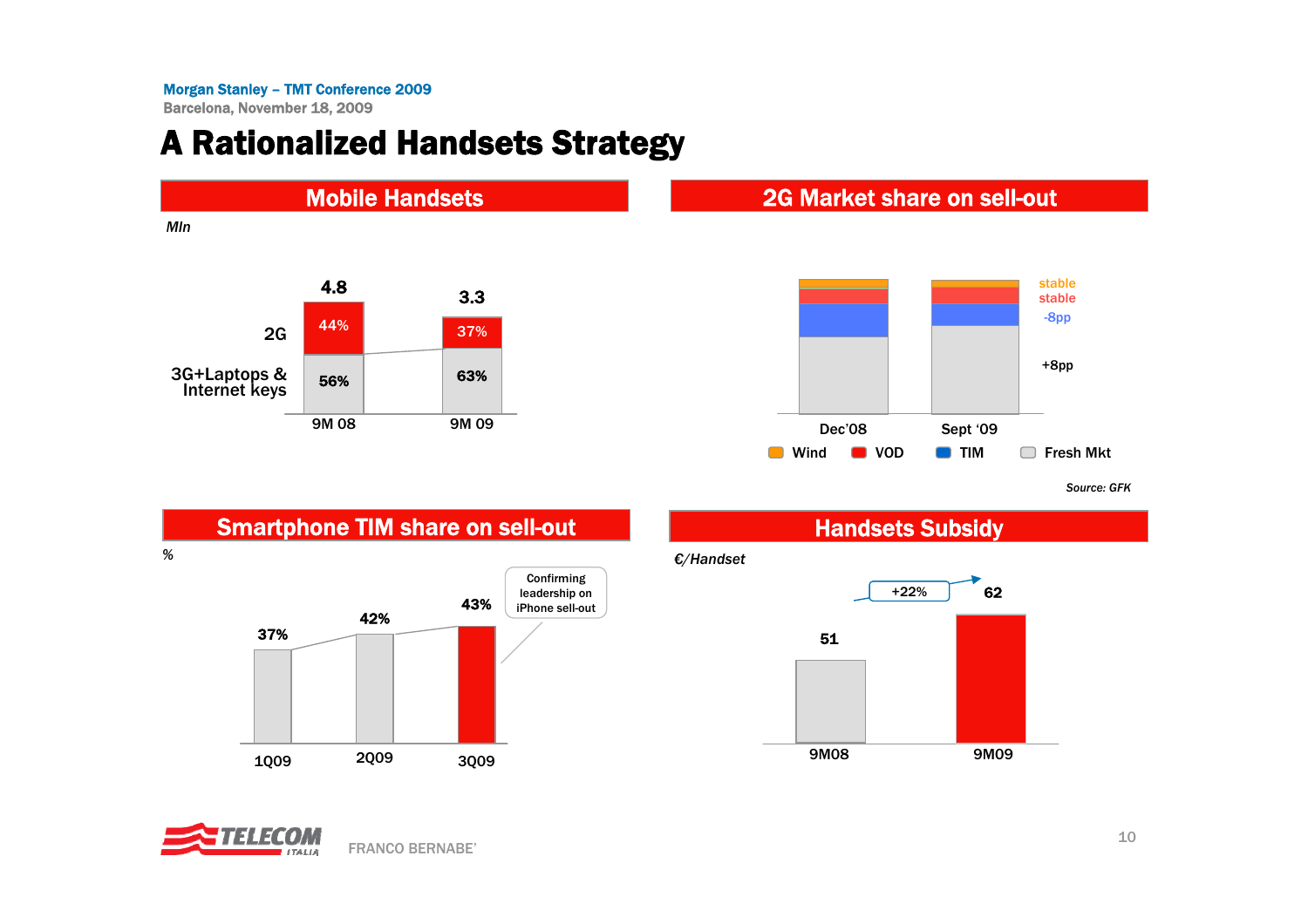Barcelona, November 18, 2009

# Marketing Activities 4Q09



*\* Domestic Market Operations perimeter (as of 9M09)*

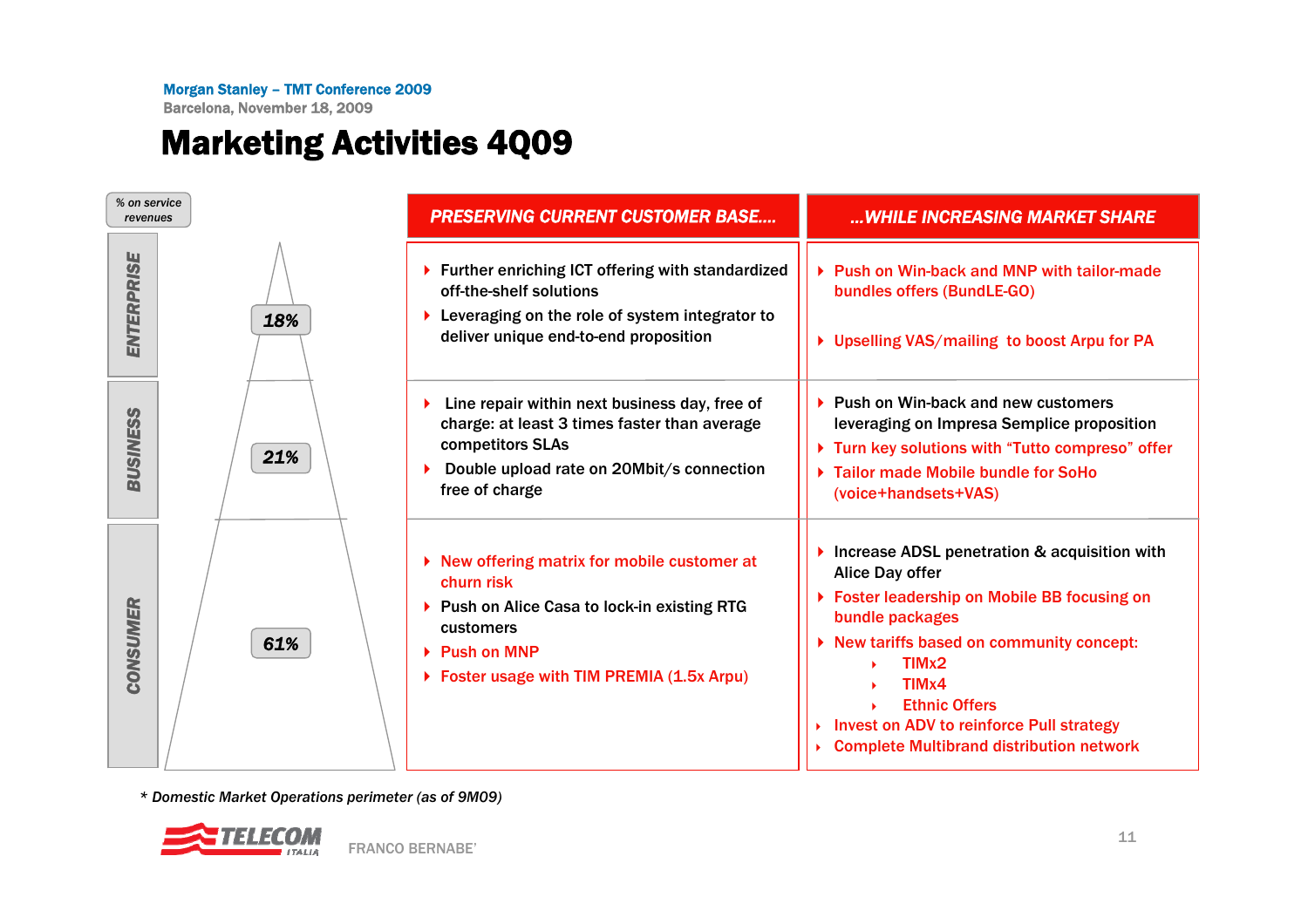### Agenda

- ▶ TI Group Main Achievements
- ▶ Domestic Business
- ▶ TIM Brasil
- ▶ Focus on Financial Discipline
- ▶ Wrap Up

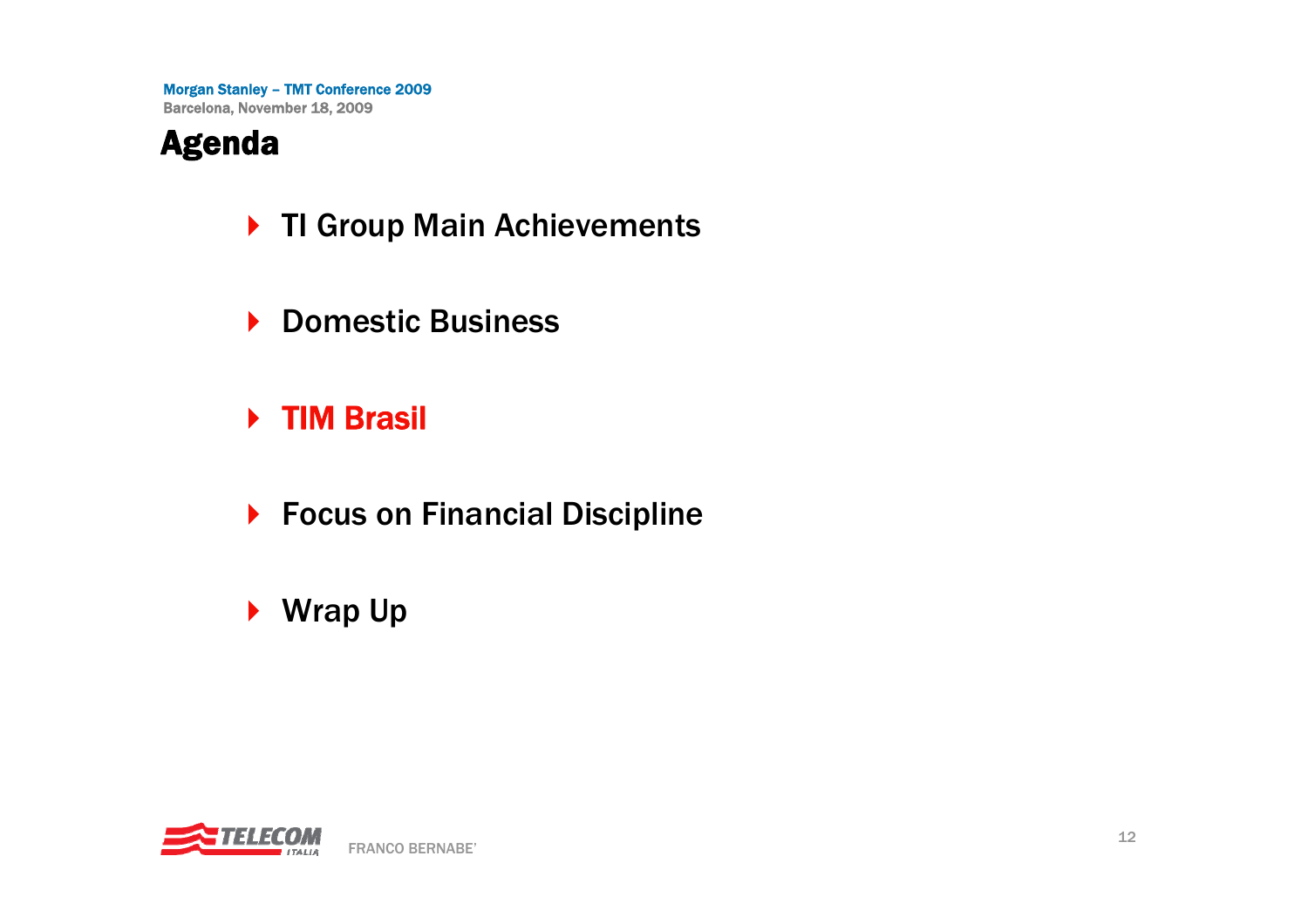# TIM Brasil: Improving Market Share & Quality Service



### Overall Quality Service – YTD 2009 Customer Satisfaction



*% of target reached on overall service quality, TIM vs. competitors*



*CRC Average satisfaction, consumer segment*

*\* Jul/09 e Aug/09*

*Sources: TIM Brasil - 12nd Customer Satisfaction Monitoring - may-jun/09; CRC Monthly Satisfaction Research*



FRANCO BERNABE'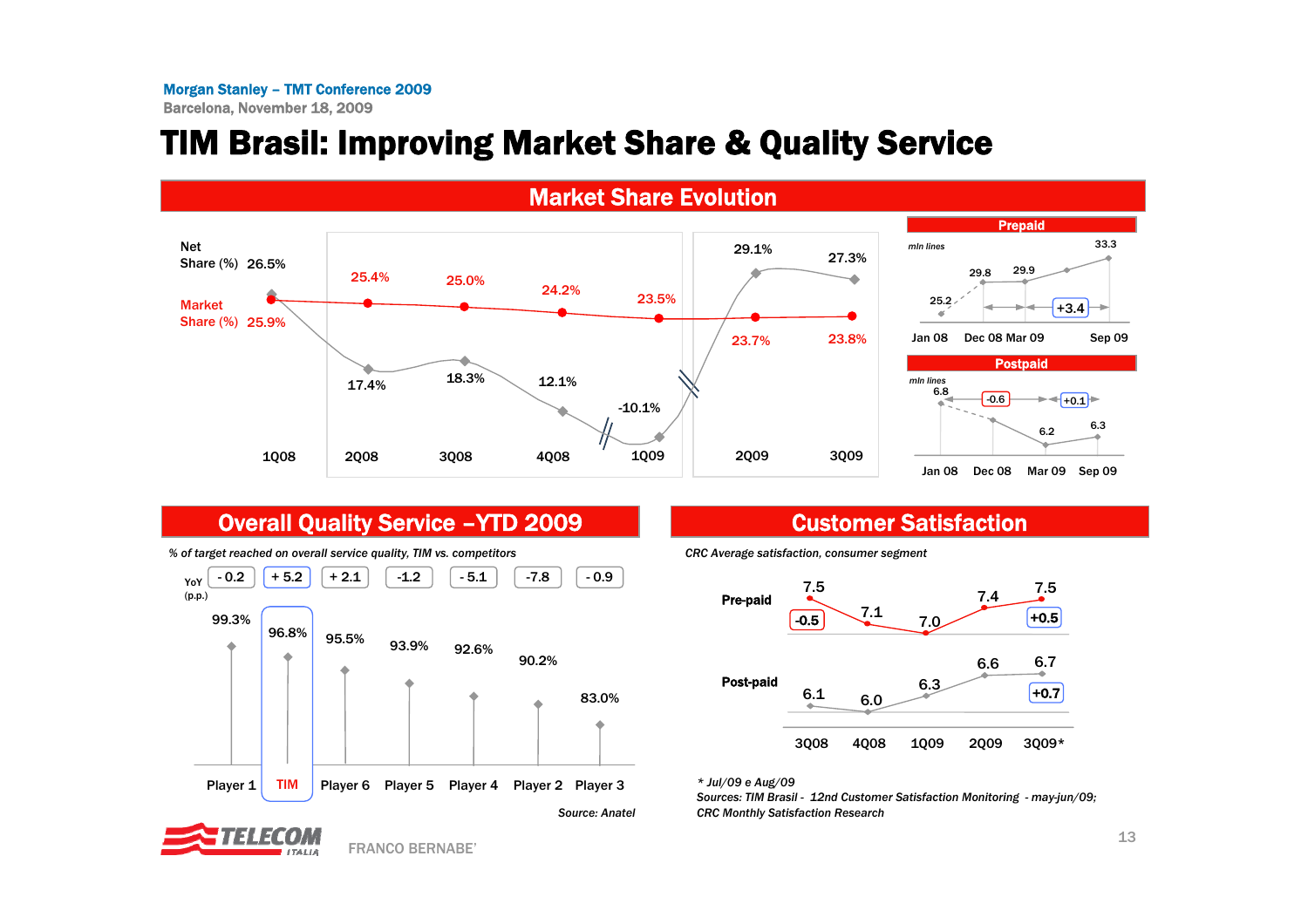Barcelona, November 18, 2009

### TIM Brasil: Organic Main Results





### Key Highlights

- ▶ Top line limited growth affected by long tail effects from 2008 loss in post-paid customer base
- ▶ Good performance of Value Added Services fuelled by microbrowsing stimulated through exclusive and distinctive offers of smartphones
- ▶ Lower push on 2G handset sales in order to stimulate a "Chip-only" approach
- ▶ Regain market share, increasingly working on customer satisfaction, network quality and innovation
- ▶ Ebitda margin increase driven by:
	- ▶ Lower bad debt
	- ▶ Continued cash cost efficiencies
	- ▶ Improved revenue mix

### Ebitda 2009 Target confirmed ~3.6 BNR\$

*(\*) 80 million reais (approx. 28 million euro) reclassified from "Other Operating Income" to "Other Service Revenues"*

*No EBITDA impact. No reclassification of previous year needed at TI Group level*

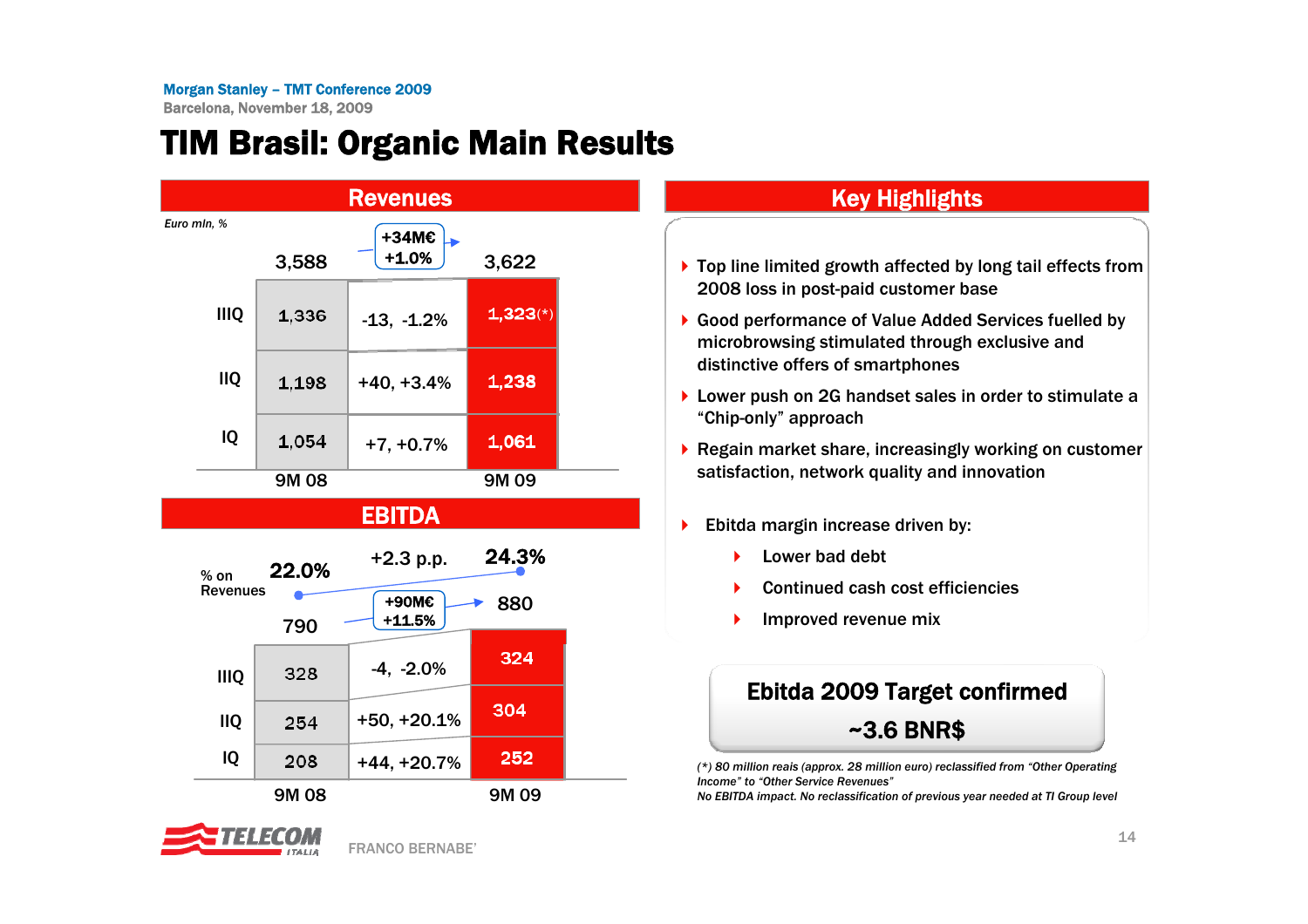# Agenda

- ▶ TI Group Main Achievements
- ▶ Domestic Business
- ▶ TIM Brasil
- ▶ Focus on Financial Discipline
- ▶ Wrap Up

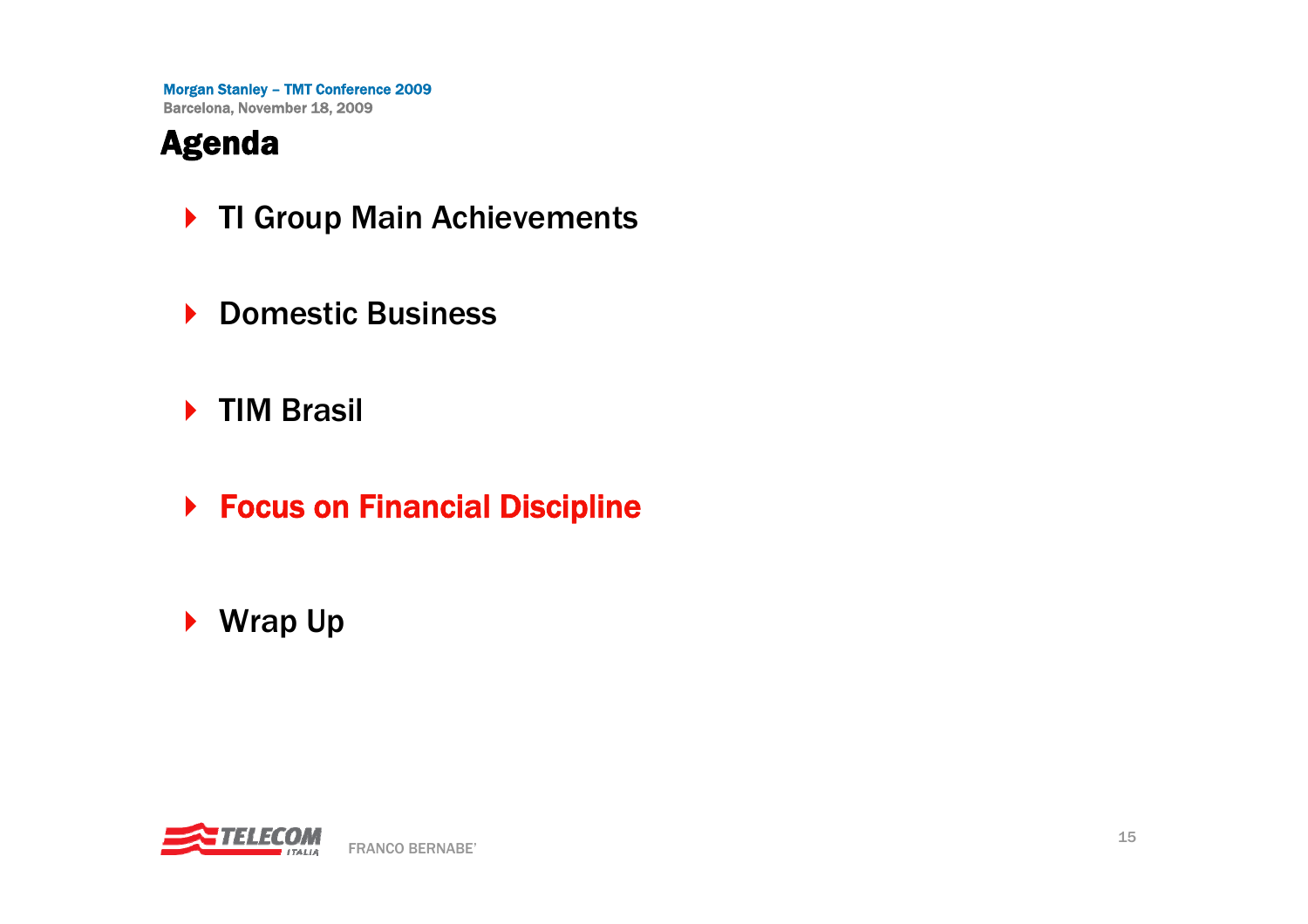### Net Debt Dynamics and Cost of Debt



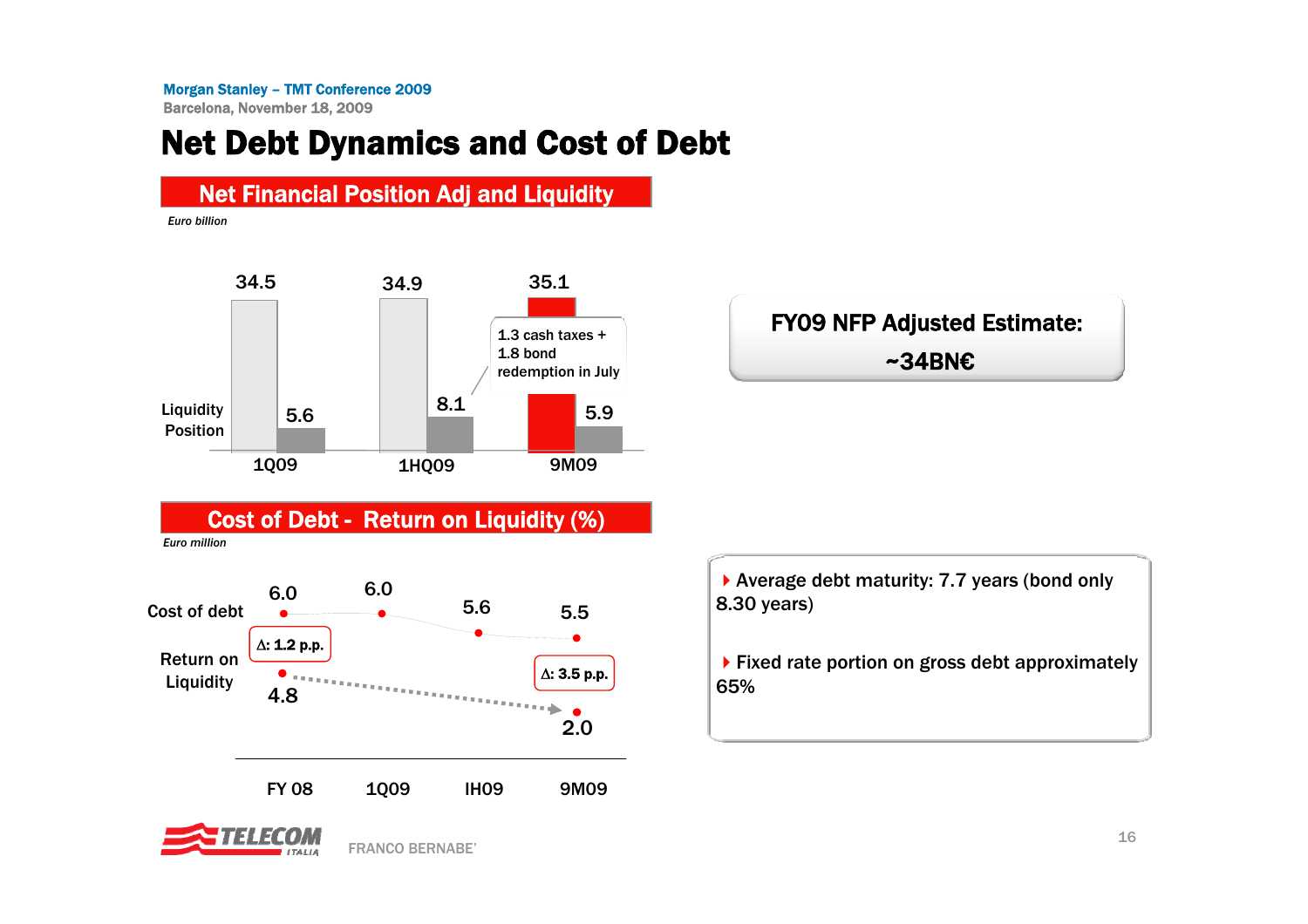### Agenda

- ▶ TI Group Main Achievements
- ▶ Domestic Business
- ▶ TIM Brasil
- ▶ Focus on Financial Discipline
- ▶ Wrap Up

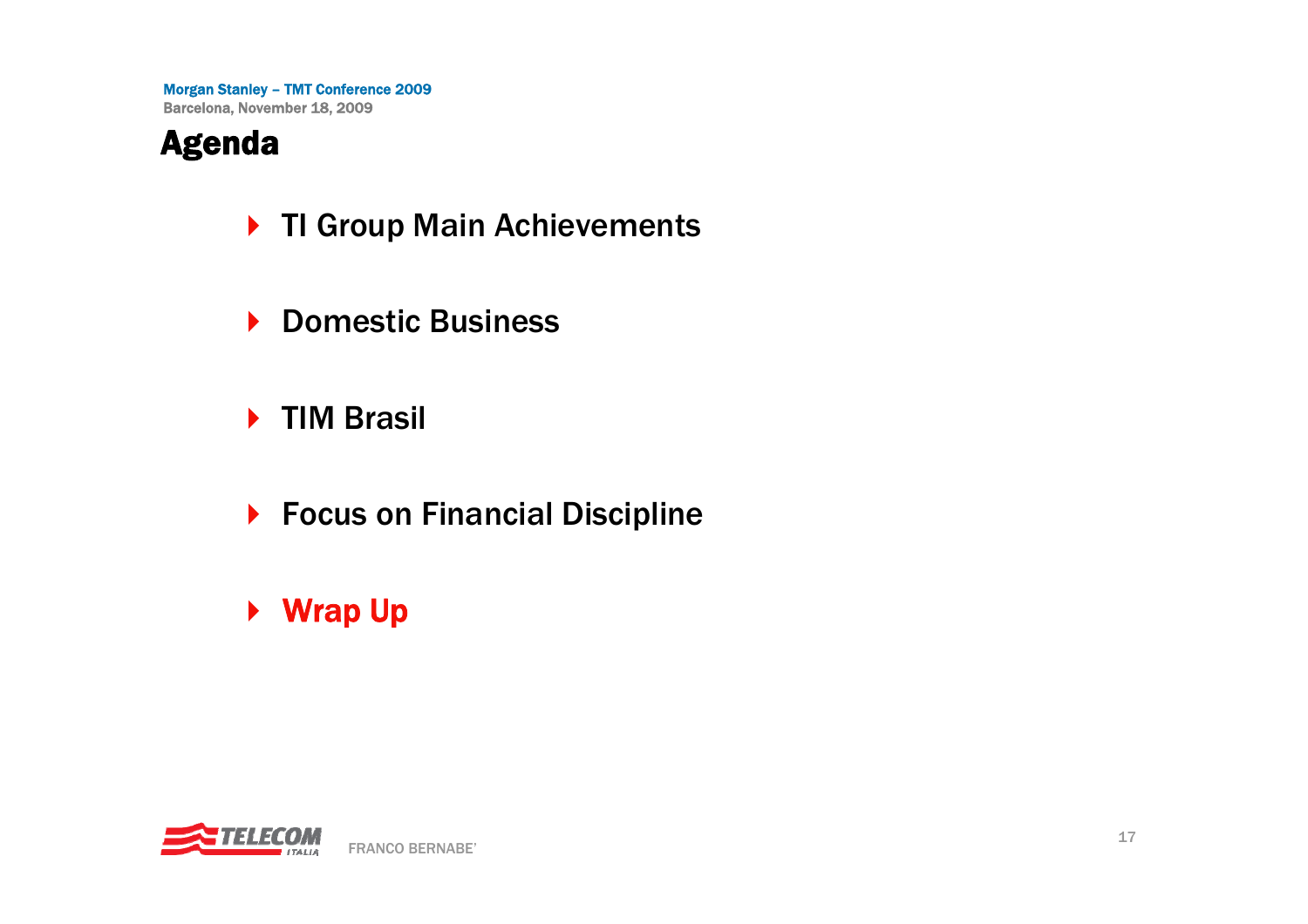Barcelona, November 18, 2009

# TI Group 9M 09 Progress Report



*Figures considering HanseNet classified as Discontinued Operations*

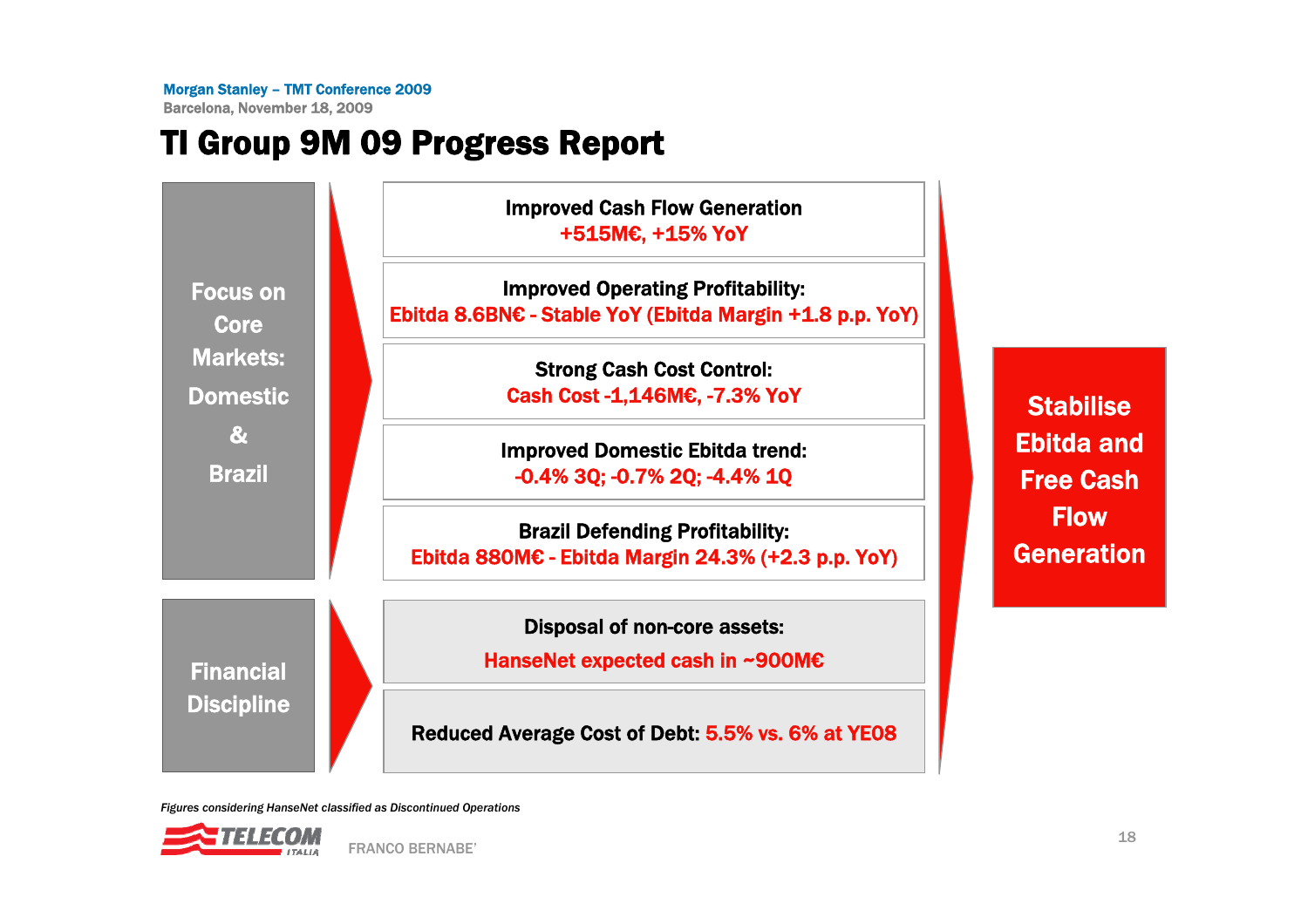### Appendix

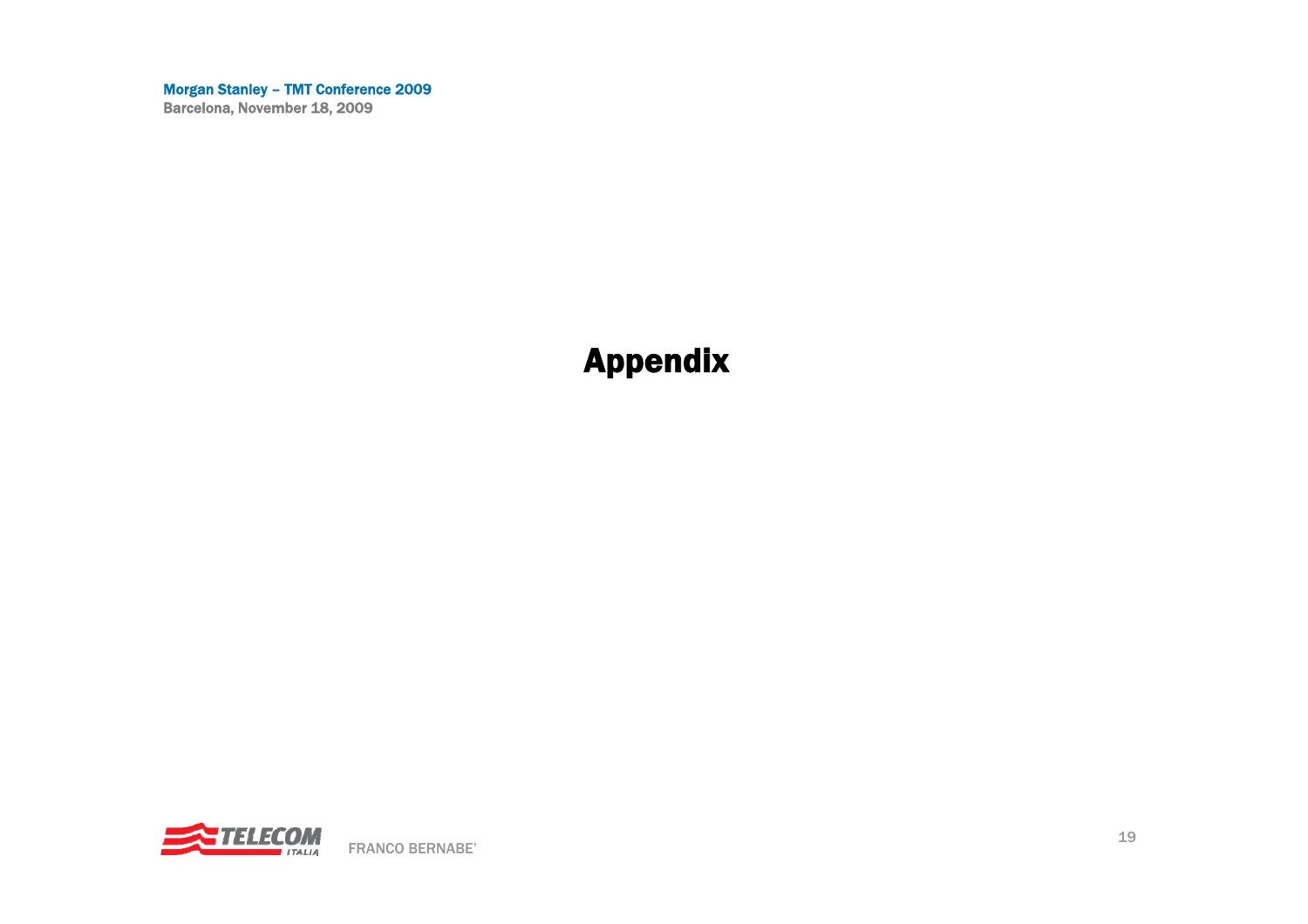Barcelona, November 18, 2009

### Improved Operating Free Cash Flow

*Euro mln, Reported data*



*Figures considering HanseNet classified as Discontinued Operations*

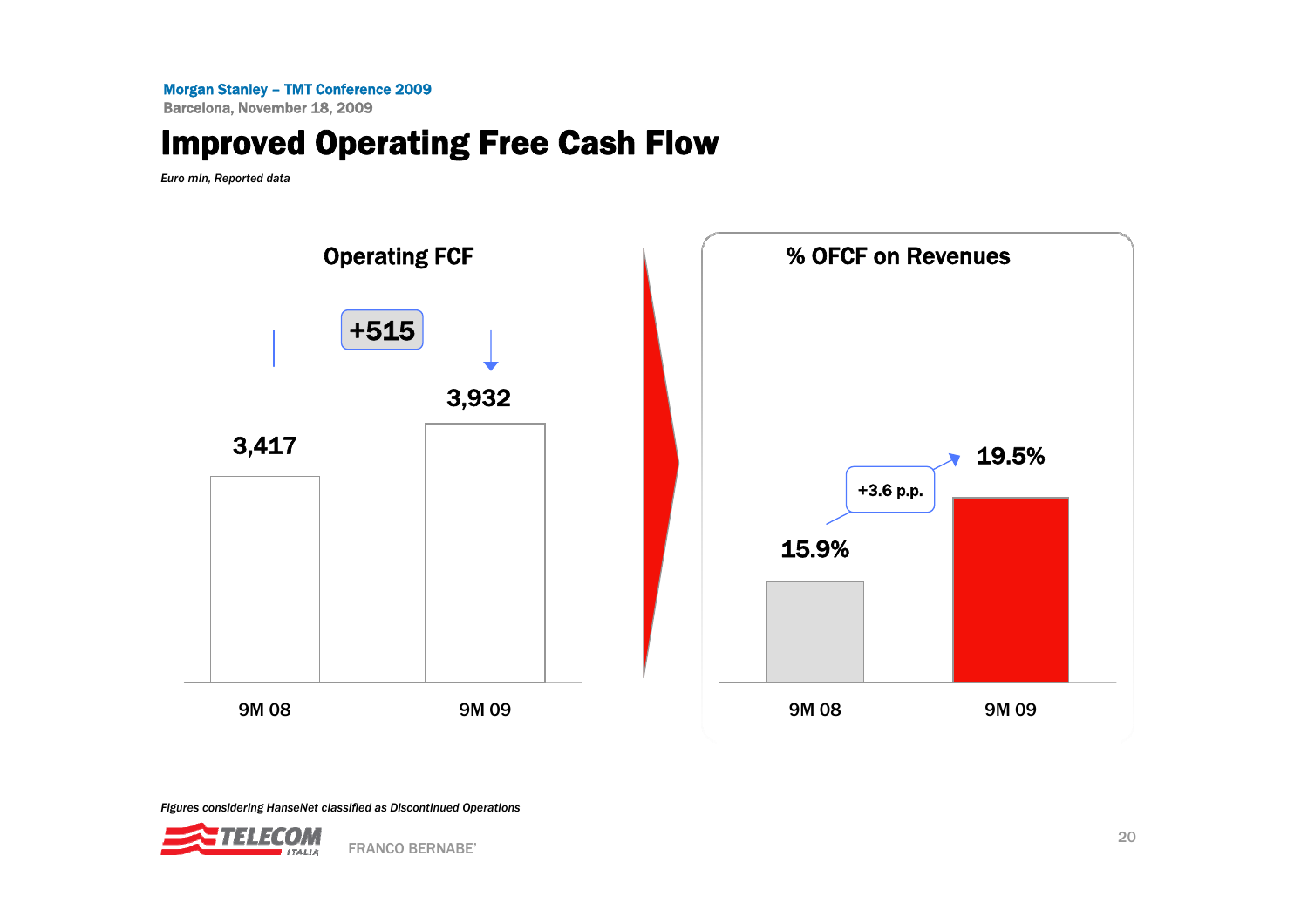### Domestic Fixed: Focus on ICT



### Focus Telecom Italia ICT Revenues



*(\*) Source SIRMI*



### Key Highlights

Continuously improving TI scale in a highly fragmented ICT Market with an unique end-to-end proposition

### Top / Large Account segment

#### *Public Administration*

▶ Fully maximize the value of CNIPA contract won in 2007, through

> Successful Web hosting, data center and application/desktop management for big Customers such as INPS, INAIL and Ministry of Justice

#### *Private sector*

Continuous up-take of an *Infrastructure as a service* business model based on monthly fee pricing structure

#### Business segment

▶ Strong push on segment-specific offerings under the "Impresa Semplice" brand

Standardizing off-the-shelf solutions for SME customers, by creating bundles of products, to simplify the marketing process /adoption of solutions

FRANCO BERNABE'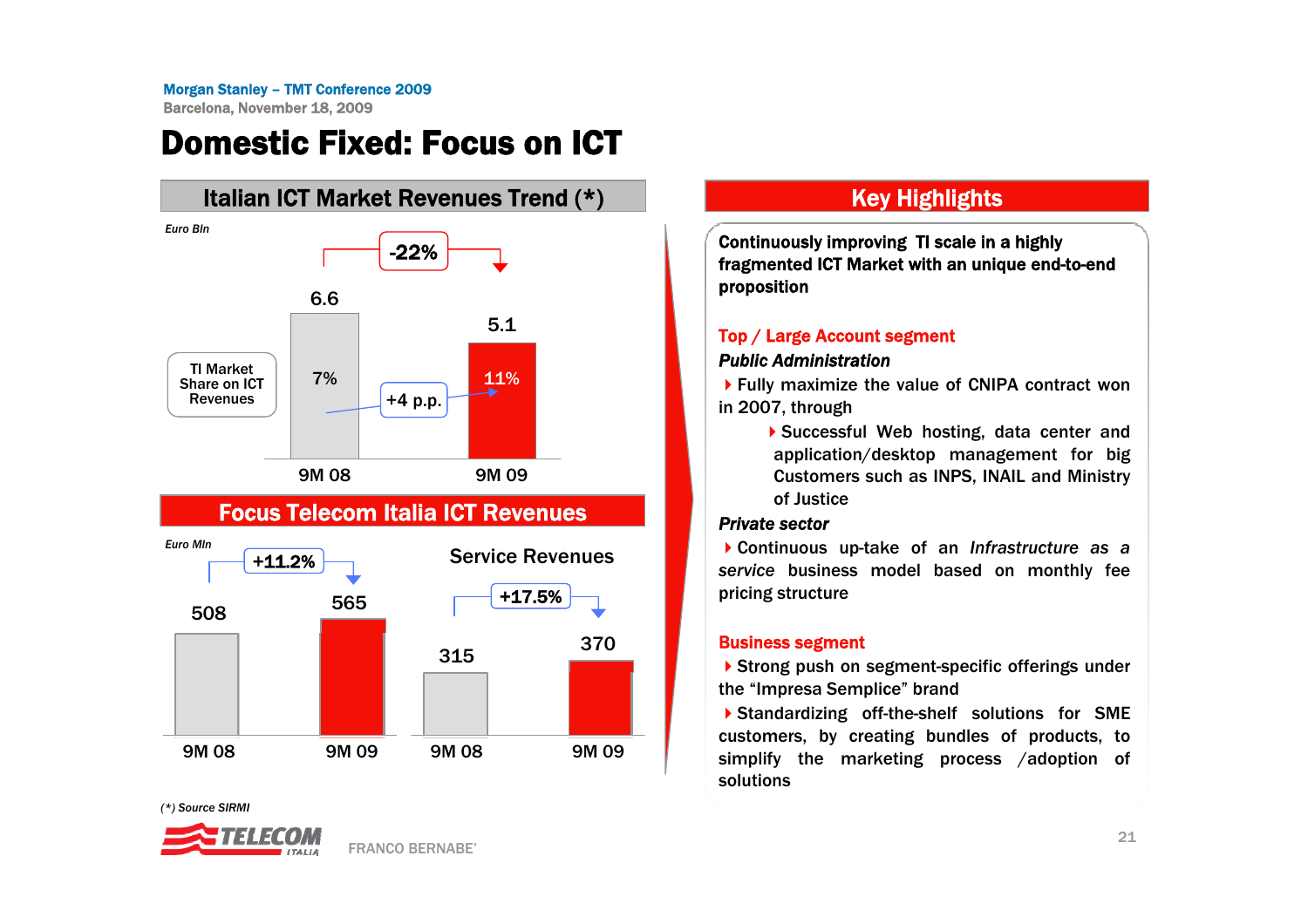Barcelona, November 18, 2009

### Telecom Italia's New Company Chart



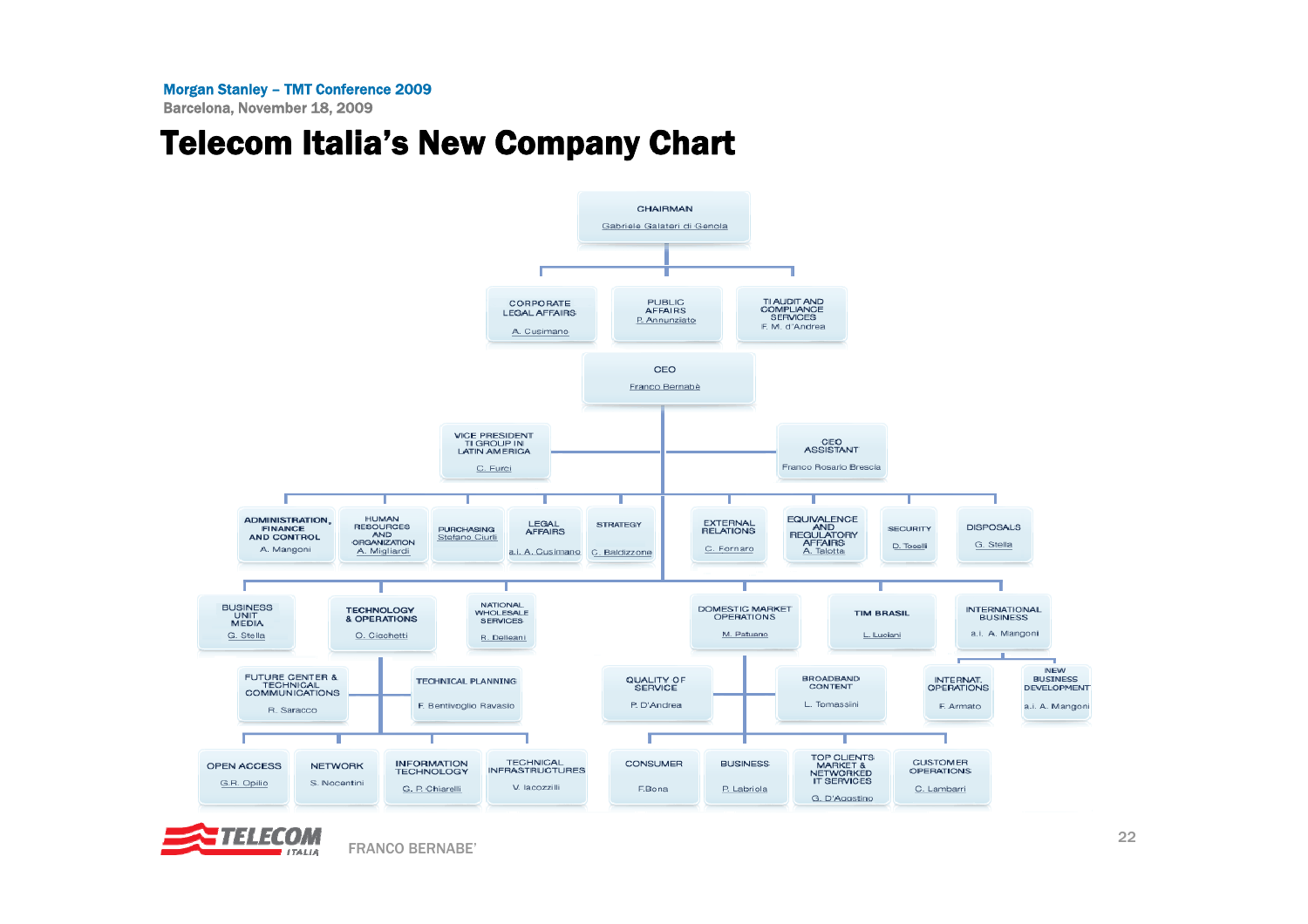# Focus on Consumer Main Achievements in 3Q09

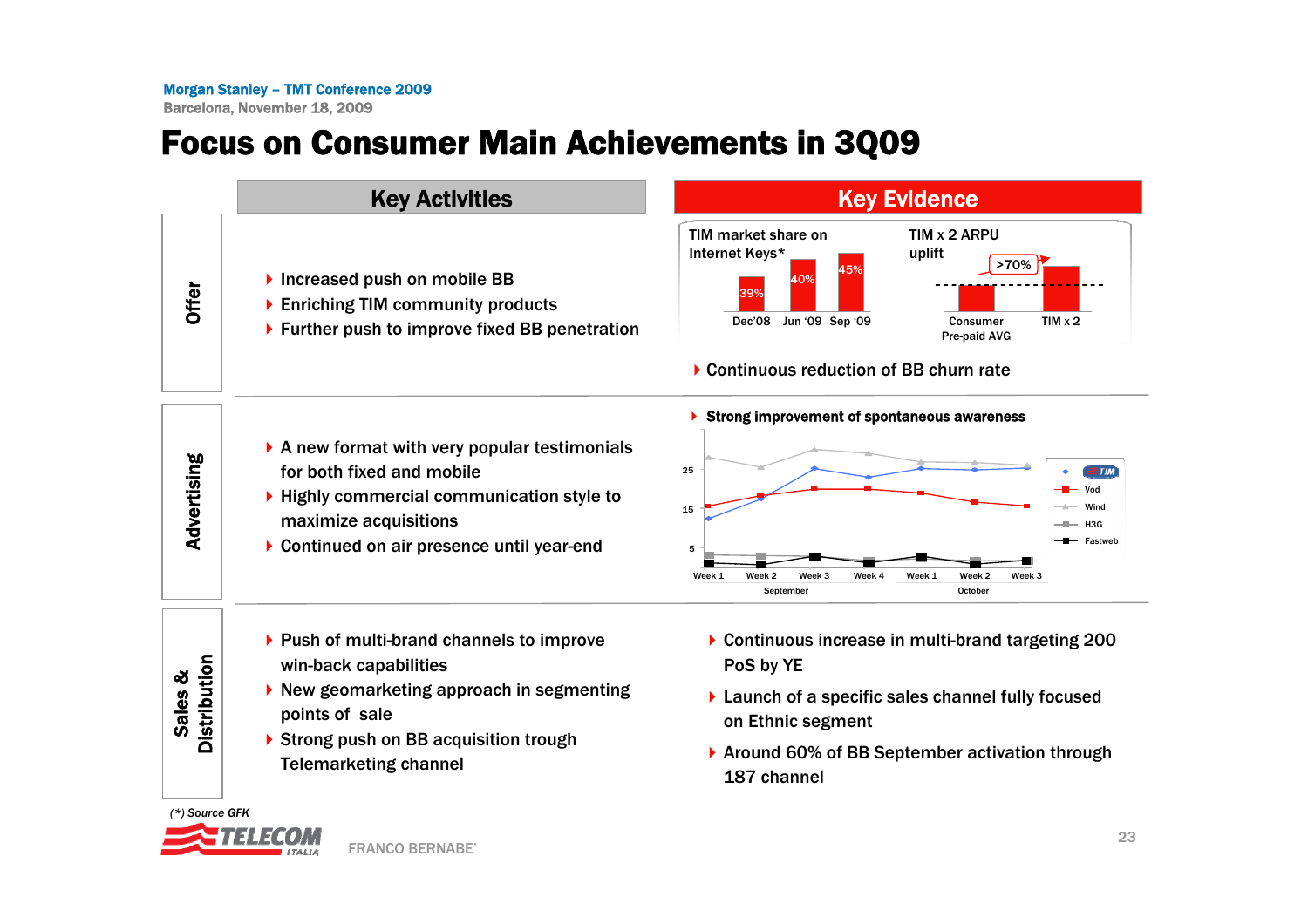## Focus on Business Main Achievements in 3Q09

| <b>Key Activities</b>                                                                                                                                                                                                                                                                                                                    |                                                                                                                                                                                                                                                        | <b>Key Evidence</b>                             |  |
|------------------------------------------------------------------------------------------------------------------------------------------------------------------------------------------------------------------------------------------------------------------------------------------------------------------------------------------|--------------------------------------------------------------------------------------------------------------------------------------------------------------------------------------------------------------------------------------------------------|-------------------------------------------------|--|
| Improved TI positioning based on Impresa<br>Semplice brand and higher Quality of<br><b>Service</b><br>Increased commercial effort to improve<br>percentage of BB services on Win-back and<br>new customers<br>▶ BB Churn reduction due to higher Quality of<br><b>Services</b><br>$\triangleright$ Launch of new bundle offers: device + | Net adds ('000 lines)<br><b>2009</b><br>1009<br>3009<br>$-13,6$<br>$-23,0$<br>$-21,0$<br><b>Fixed</b><br>$-16.0$<br>$-34,0$<br>$-48.0$<br>Mobile*<br>Mobile BB Access Net Adds ('000 lines)<br>195<br>190<br>188<br><b>1009</b><br><b>2009</b><br>3009 |                                                 |  |
| in $4Q$ )<br>$\blacktriangleright$ Improved competitiveness and simplicity of<br>both Fixed and Mobile offering<br>New go-to-market approach, with fixed-<br>mobile sales force integration and customer                                                                                                                                 | 60,86<br>1009                                                                                                                                                                                                                                          | 62,74<br>62,33<br>3Q09<br>2009                  |  |
|                                                                                                                                                                                                                                                                                                                                          | browsing / mailing services (to be continued                                                                                                                                                                                                           | <b>Customer Satisfaction Index (out of 100)</b> |  |

### **Key Evidence**









portfolio management